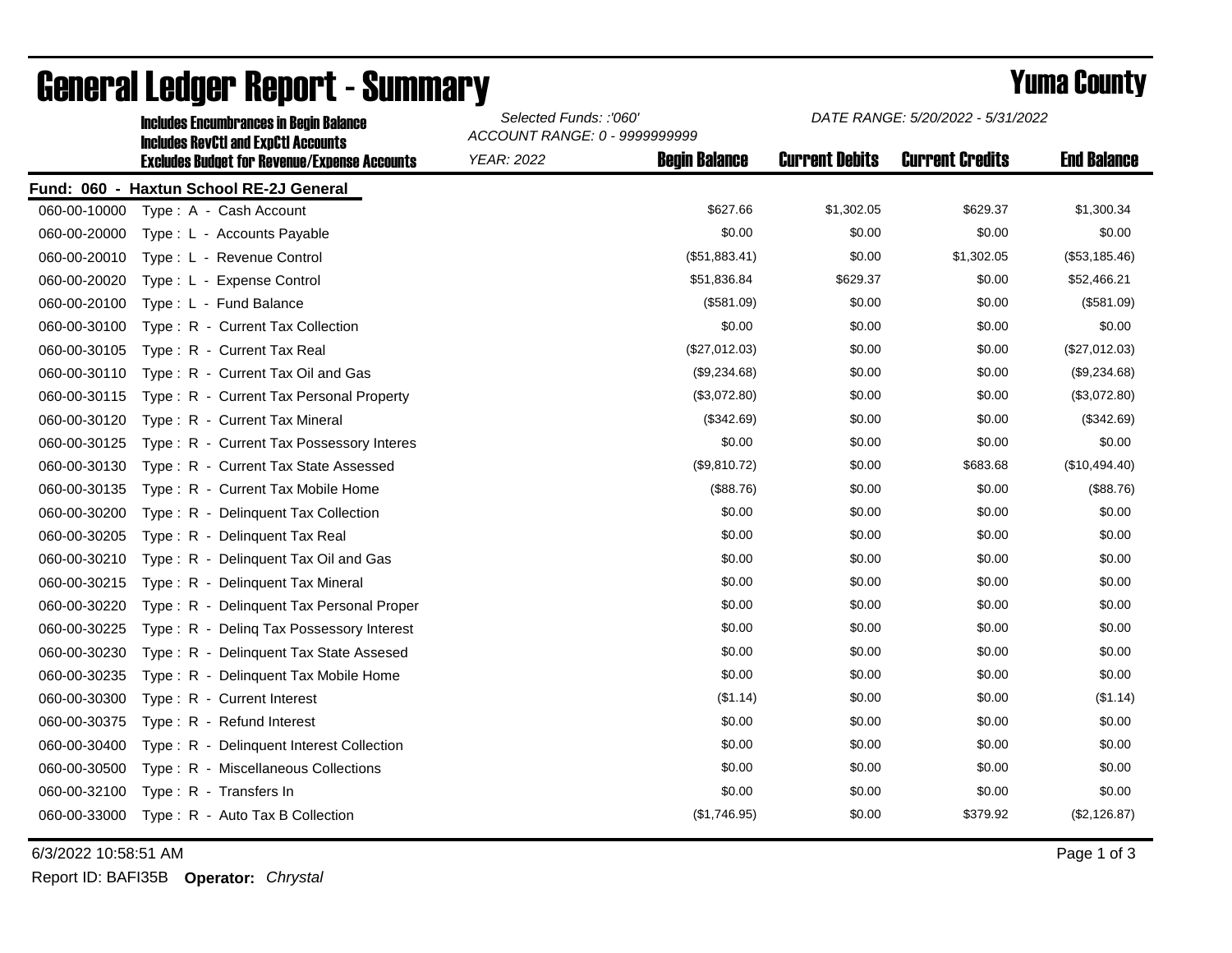|                  | <b>Includes Encumbrances in Begin Balance</b><br><b>Includes RevCtI and ExpCtI Accounts</b> |                                                     |                   | Selected Funds: :'060'<br>ACCOUNT RANGE: 0 - 9999999999 |                      | DATE RANGE: 5/20/2022 - 5/31/2022 |                                  |                    |
|------------------|---------------------------------------------------------------------------------------------|-----------------------------------------------------|-------------------|---------------------------------------------------------|----------------------|-----------------------------------|----------------------------------|--------------------|
|                  |                                                                                             | <b>Excludes Budget for Revenue/Expense Accounts</b> | <b>YEAR: 2022</b> |                                                         | <b>Begin Balance</b> | <b>Current Debits</b>             | <b>Current Credits</b>           | <b>End Balance</b> |
| <b>Fund: 060</b> |                                                                                             | - Haxtun School RE-2J General                       |                   |                                                         |                      |                                   |                                  |                    |
| 060-00-33100     |                                                                                             | Type: R - Auto Tax A & F Collection                 |                   |                                                         | (\$573.64)           | \$0.00                            | \$238.45                         | (\$812.09)         |
| 060-00-49100     |                                                                                             | Type: X - Treasurer Fees                            |                   |                                                         | \$123.86             | \$1.71                            | \$0.00                           | \$125.57           |
| 060-00-49401     |                                                                                             | Type: X - Transfer Out                              |                   |                                                         | \$0.00               | \$0.00                            | \$0.00                           | \$0.00             |
| 060-00-49500     |                                                                                             | Type: X - Checks Written / ACH Transfer             |                   |                                                         | \$51.712.98          | \$627.66                          | \$0.00                           | \$52,340.64        |
|                  |                                                                                             | Fund: 060 - Haxtun School RE-2J General             |                   | Totals:                                                 | (\$46.57)            | \$2,560.79                        | \$3.233.47                       | (\$719.25)         |
|                  |                                                                                             | <b>Total Fund Revenues:</b>                         | \$1,302.05        | <b>Total Fund Expenses:</b>                             |                      | \$629.37                          | <b>Net Revenue Over Expense:</b> | \$672.68           |

## General Ledger Report - Summary **Summary Yuma County**